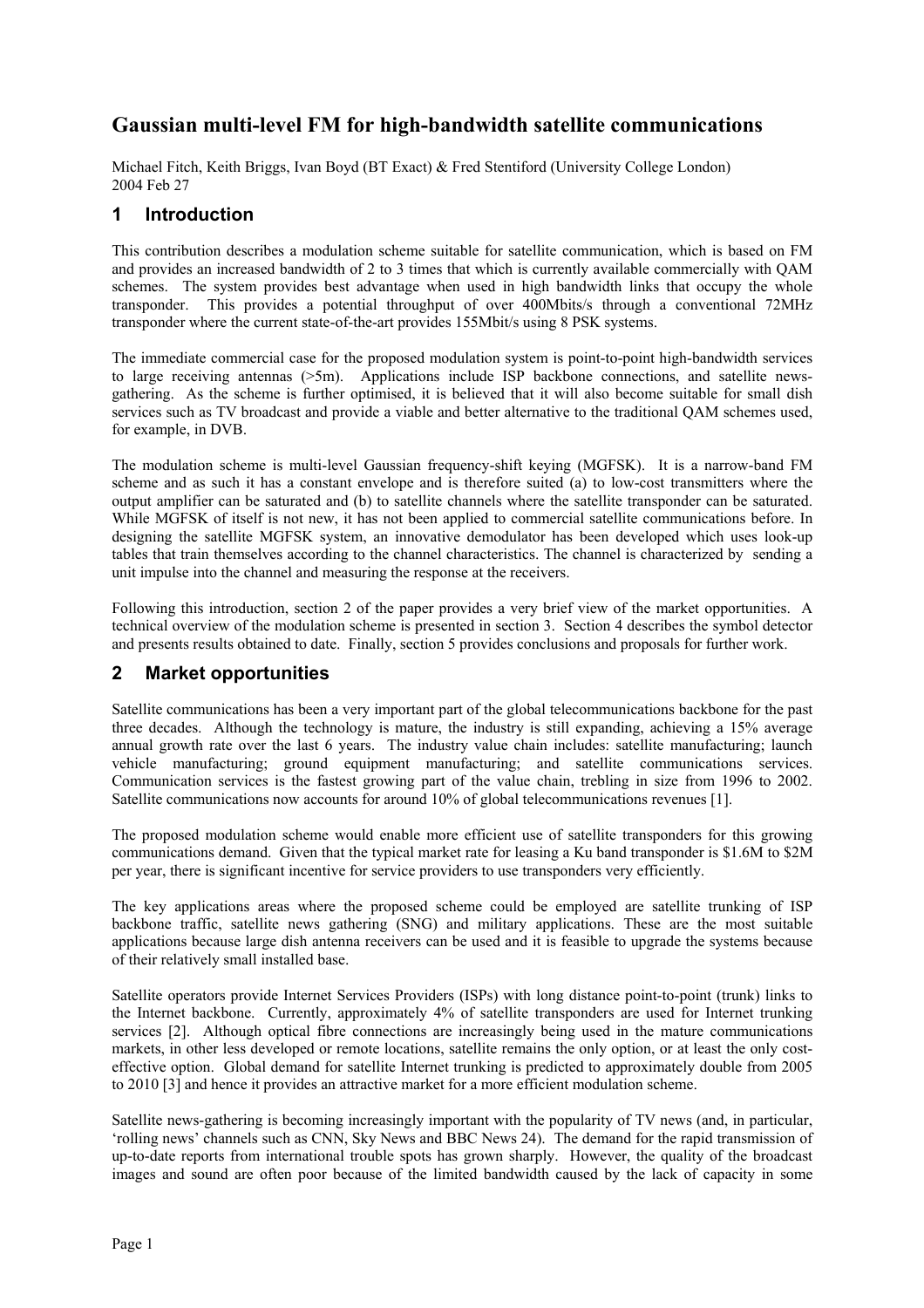regions, often the very regions where major world conflicts or catastrophes occur. The ability of the proposed modulation scheme to provide 2-3 times increased capacity would significantly enhance the quality of news broadcasts from remote regions.

There has been a huge increase in demand for bandwidth in the military sector, due to new strategies of 'network-centric warfare'. The fundamental principle of these strategies is to be able to conduct military operations with a numerically inferior force, by ensuring that all members of that force have a full and up to date picture of both the enemy and own forces. The result of these strategies is that intelligence assets (mainly aircraft and special forces) are generating very large quantities of sensor data (especially imagery) that needs to be rapidly transmitted to command and control systems and then to weapons systems. Typically satcoms provide 70% of the total bandwidth requirements, with terrestrial wireless and optical fibre networks providing the rest. There is thus a very significant driver from the military for more efficient use of satellite transponder capacity.

## **3 Technical overview**

An MGFSK scheme has been developed specifically for satellite use, to meet the following technical requirements

- High bandwidth efficiency, to achieve low-cost space segment
- High tolerance to equalisation error (amplitude and group-delay ripple) in the channel, since the cost of setting up earth stations to achieve the required equalisation error across the signal bandwidth is very high, becoming worse for wide-band signals.
- High tolerance to non-linearities in the channel, such as one or more amplifier elements that could be running close to or at saturation point

The state-of-the-art in commercially viable bandwidth efficient modulation is represented by 8PSK with errorcoding in a Trellis-coded modulation (TCM) scheme, which achieves 155Mbit/s (STM-1) in a 72MHz satellite transponder. There is not much market take-up of satellite links at this speed, primarily because of cost of space segment but also because the links are very difficult to set up due to the tight specifications on linearity and equalisation errors.

If the cost of such links and ease of set-up were to be improved, the proposition of high bandwidth links over satellite would be much more attractive. Whereas 8PSK offers a bandwidth efficiency of just under 3 bits/s/Hz (uncoded), MGFSK has been demonstrated to offer nearly 6 bits/s/Hz. This efficiency is comparable to 64QAM, but the use of 64QAM over satellite is not considered viable because it requires the channel to be highly linear and well equalised.

The chosen parameters for MGFSK for the satellite application are:

- Multiple levels. 16 levels gives 4 bits per symbol, but others values are possible
- Partial response signalling. The symbols are formed by the impulse response of a low-pass Gaussian filter that stretches over adjacent symbols, similar to that in use with GSM. This enables a reduction in occupied bandwidth at the expense of some inter-symbol interference (ISI) and loss of orthogonality. The combination of multiple levels and partial response signalling results in a bandwidth efficiency of almost 6 bits/s/Hz
- Low modulation index. The filtered waveform is frequency modulated onto a carrier using a low modulation index (β) in order to keep the occupied bandwidth in the narrow-band class. Because it uses frequency modulation (FM) instead of the more common PSK, the signal is tolerant to equalisation errors and non-linearities in RF amplifiers

These parameters are designed to maximise the bandwidth efficiency and at the same time maintain a constant envelope. The use of FM maximises tolerance to non-linearities and equalisation error. However, the choice of parameters above comes with the penalty of inferior noise performance when compared to the PSK and QAM schemes. Simulations using Matlab Simulink with a simple symbol detector design indicate that this penalty is about 5dB for a symbol error-rate of 1 in  $10<sup>5</sup>$  when compared with 64QAM which has equivalent bandwidth efficiency. However this penalty is considered tolerable because 64QAM requires that the amplifiers in the channel be backed off by at least 10dB whereas the 16-GFSK signal is not degraded even when there is no back-off.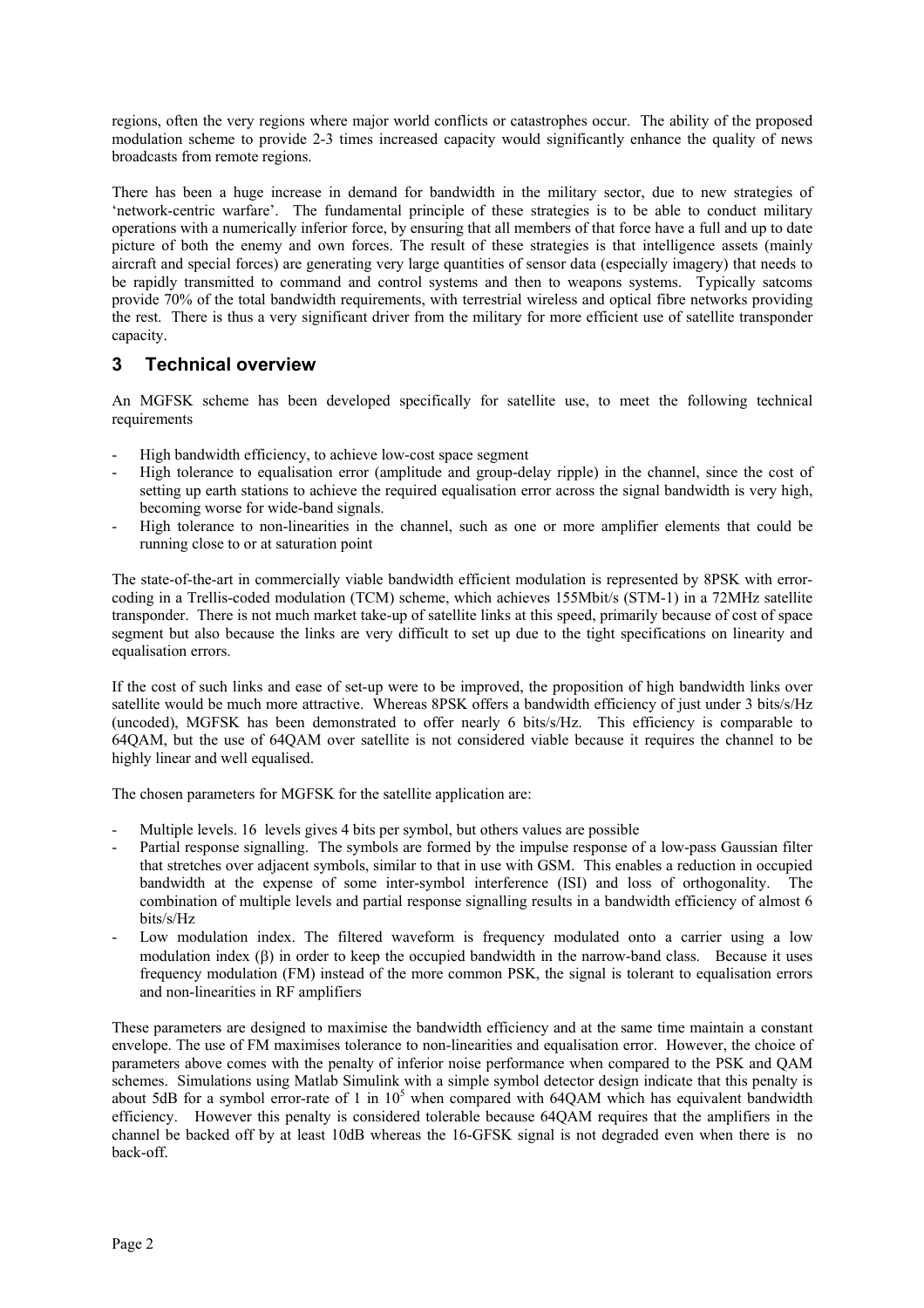A block diagram of 16-GFSK is shown in figure 1.



**Figure 1 Block diagram of MGFSK system**

The modulator section at the top begins by mapping the bits to an alphabet of 16 symbols, which equates to 4 bits per symbol. The 16 symbols are represented by different amplitudes symmetrical about zero, that is, -7.5,  $-6.5, -5.5, \ldots, -0.5, +0.5, \ldots, +5.5, +6.6, +7.5$ . These are multiplied by impulses of height 1 to produce impulses of –7.5, -6.5 …….+6.5, +7.5 at point '**X**'.

The response of the Gaussian filter to these impulses will be Gaussian in shape, that is, smooth waveforms with no negative or oscillatory characteristics, which are applied to the frequency modulator. This method of modulation is very similar to the scheme used by the GSM air interface, except that GSM uses only 2 levels  $(+/-1)$ . The bandwidth of the Gaussian filter is a critical parameter; if it is set small, the occupied bandwidth is reduced, but the intersymbol interference is increased since it sets the width (in time) of the impulse response. With this scheme, the BT product (bandwidth  $*$  symbol period) has been set at 0.35 as a reasonable trade-off, although it could be varied as part of an optimisation process and indeed different values are simulated later in the paper. GSM cellular uses  $BT = 0.3$ .

The modulation index of the FM modulator is held at  $\beta = 1$ , which according to Carson's rule means that the occupied bandwidth can be considered as  $2f_m$ , where  $f_m$  is the maximum frequency component of the modulating (baseband) signal which is set by the bandwidth of the Gaussian filter. Under this condition the occupied bandwidth can be calculated to be

BW = Symbol rate  $*$  BT  $*$  2 = Symbol rate  $*$  0.7 (Hz)

and the (uncoded) bandwidth efficiency E is  $E = 4$  (bits / symbol) / 0.7 = 5.71 bits /s/ Hz.

A simulated 16-GFSK spectrum is shown in figure 2.





In figure 2, the carrier frequency is held low for the purposes of simulation at 2kHz and the symbol rate is 10 baud. The 3dB bandwidth (shown by the dotted horizontal line) of this spectrum is just 7Hz. When scaled to 400Mbit/s, the symbol rate is 100Mbaud and the bandwidth will be 70MHz.

The demodulator consists of an FM demodulator, filtering and a symbol detector as shown in figure 1. The filter has to be designed carefully to band-limit the noise but at the same time preserve a well-behaved impulse response; that is, it should not add significantly to the inter-symbol interference. The actual filtering implementation is performed in two stages at different sampling rates. The waveform at '**Y**' in figure 1 should be as close as possible to the waveform at the output of the Gaussian filter in the modulator.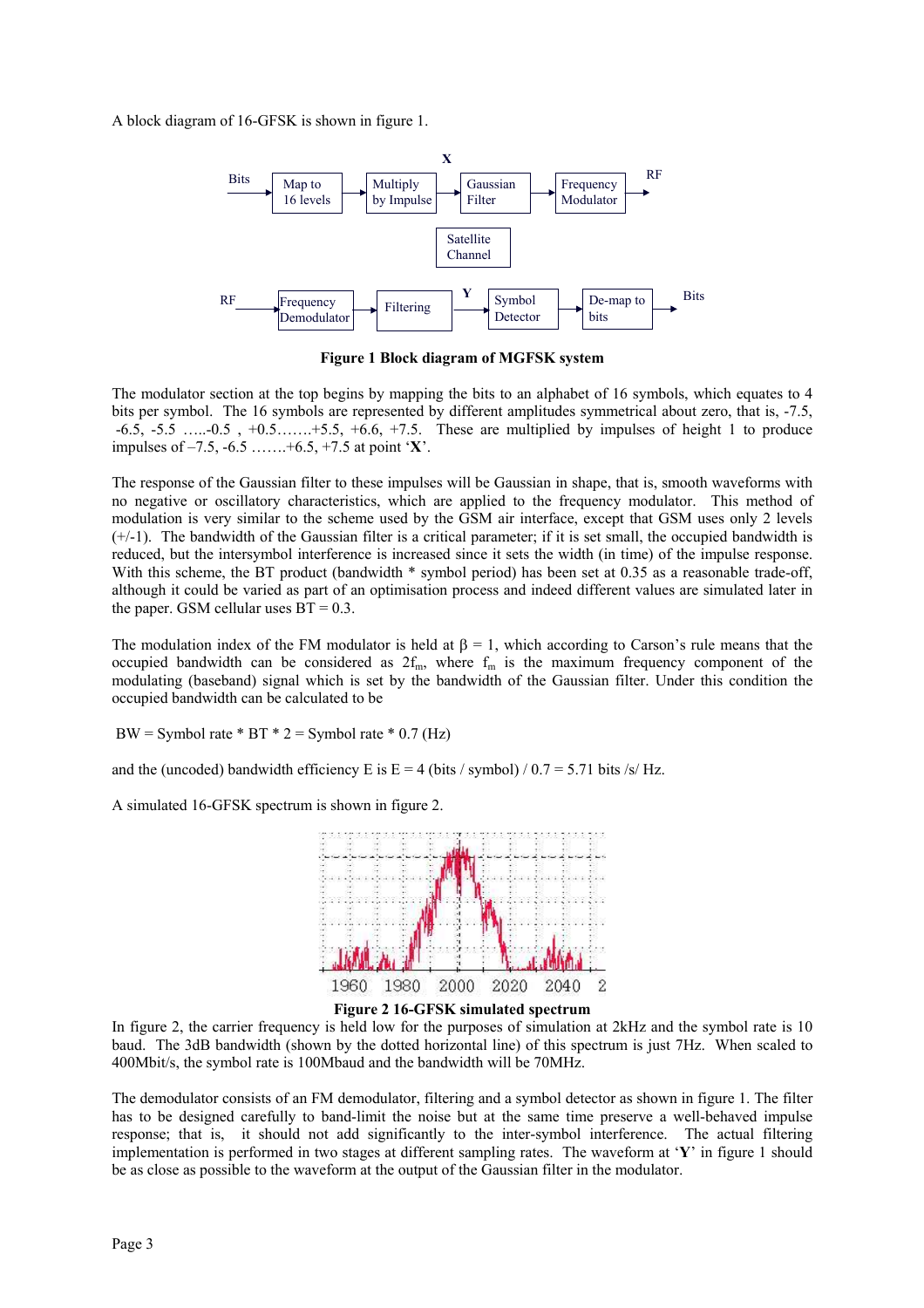### **4 Symbol detector**

In order to determine the ultimately achievable performance of the system, various parameters need to be optimised, subject to design and engineering constraints. Any coding/decoding scheme is optimised when:

- parameters governing the coding procedure are adjusted to minimize the error rate for a given decoding procedure; and

- parameters governing the decoding procedure are adjusted to minimize the error rate for a given encoding procedure.

Ideally, one would do a single optimization over both stages. For the second phase (optimal decoder design), we have tried two approaches:

a. Assume all variables are discrete (that is, effectively work at the digital level), which converts the problem into a very large linear programming (LP) problem. This is in principle possible to solve, but we rapidly reach limitations of computer hardware (at about 1M LP variables).

b. Maintain the continuous model.

Work is still in progress on both these optimisation approaches. However, as a proof-of-concept, we have built a simple detector using Matlab Simulink and some optimization heuristics in order to provide a lower bound to the possible performance. This simple detector makes use of look-up templates that store expected waveforms for every possible symbol transition (256 (16\*16) templates) and its operation is illustrated in figure 3.



**Figure 3. Detector top-level functionality**

The entire set of templates can be built from the unit impulse response. Since FM is used over the channel, linearity can be assumed, even though the channel is highly non-linear. The templates can be re-built at regular intervals if needed.

This detector, which has a memory of one symbol, has been built in Matlab Simulink and onto an FPGA hardware prototype. We have fixed the number of samples per symbol at 4, as this is the maximum that can be handled by FPGAs at a symbol rate of 100M baud, due to the current limitations of the silicon. The performance of the simple detector in noise is plotted on figure 4, together with the theoretical plots for QPSK and 64-QAM for easy comparison [4]. It was noticed that the error patterns are very different from those experienced with QAM schemes, in that when the symbol detector makes mistakes due to noise, the detected symbols are wrong only by  $+\prime$ - 1 symbol and the erroneous symbols frequently appear in pairs. These error characteristics, together with confidence information that can be derived from the template comparison error values, can be used to design an efficient forward-error correction (FEC) scheme based on simplified Reed-Solomon codes with erasures. The design of this FEC will be the subject of future work.

As the impulses are spread over more than one symbol, a separate heuristic activity has investigated the performance enhancement that would stem from increasing the memory to two or more symbols and from varying the sample weightings used in the template comparison (an increase in memory to N symbols implies 16<sup>N</sup> templates). A repeating pattern of symbols with labels 0, 1, 2, ..., 15 is generated with successive groups of symbols in the following 9-symbol format:

#### 000RABCDR

where R is a random symbol and ABCD cycles through all 65536 possible combinations of four symbols. In this way a single data set consists of 9 x 65536 x  $4 = 2,359,296$  signal values. Each group of four symbols is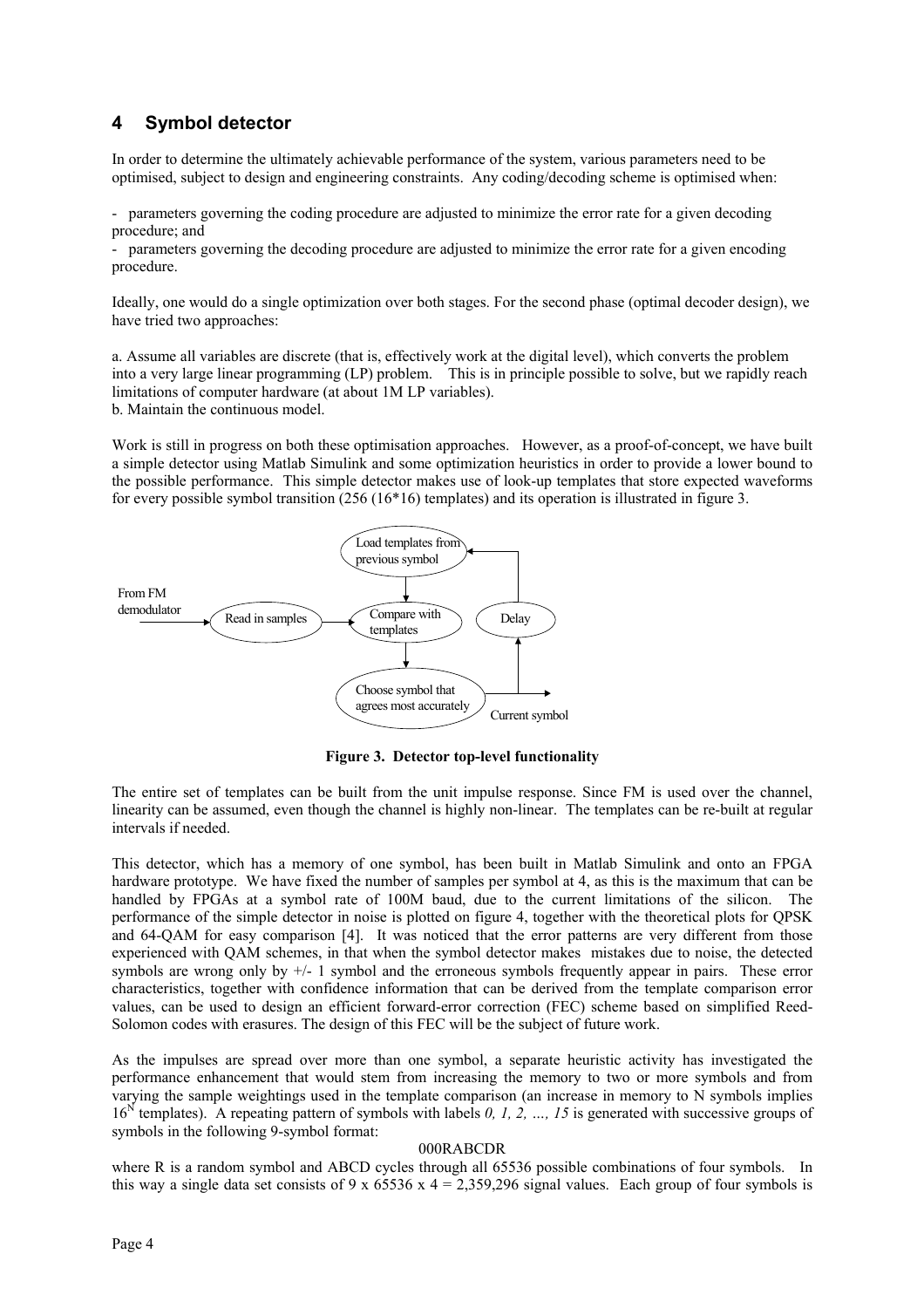separated by a buffer of three 0 symbols and two random symbols to minimise the effects of ISI both between groups, and between groups and the buffer. Each data set is synthesised with different levels of noise and ISI that reflects levels likely to be encountered in practice.

Transmitted symbols are received as a stream of equally spaced signal samples  $x_i$ , every four of which correspond to one of *N* different symbols at the receiver. These signal values differ from those transmitted owing to various levels of noise and the effects of intersymbol interference.

A nearest neighbour classifier is used to determine the identity of the received symbol C in each group in which the classification is determined by the label *a* of the reference point  $\mathbf{R}_a$  that is closest to the candidate point *C*. A Euclidean metric is used in which the weighted squared distance between  $C$  and  $R_a$  is given by

$$
D(C, R_a) = \sum_{k=1}^d \lambda_k (x_k - r_{ak})^2
$$

where  $\bm{R}_a = (r_{a1}, r_{a2}, r_{a3}, ..., r_{ad}, r_{a(d+1)}, ..., r_{at})$ 

 $C = (x_1, x_2, x_3, ..., x_d)$ *a* = *0, 1, 2, …, 15*

 $\lambda_k$  is the weighting applied to individual sample values

*d* is the number of signal samples used in the metric, and

*t* is the total number of samples in the reference.

The classification of *C* is given by  $M_{a}^{i}n^{-1}D(C, R_{a})$ .

The effects of ISI mean that a single reference  $\mathbf{R}_a$  is not able to represent satisfactorily all variations of  $C$  that belong to class *a* without introducing errors. Thus a number of reference vectors *Raj* are used to capture the effects of the intersymbol interference from the preceding combinations of symbols A and B, or B alone and the classification of *C* becomes

$$
\underset{a}{Min}^{-1} \underset{j}{Min} D(C, R_{aj})
$$
 where j = 0, 1, ..., 15 for the 16 template case (table 1)

or  $i = 0, 1, \ldots, 255$  for the 256 template case (table 2).

The performance was evaluated using signals with three levels of noise in combination with three levels of ISI. In each case the algorithm was tested using reference templates *Raj* derived from the noise free signal; 16 templates per label are used to take account of the ISI effects of the immediately preceding symbol B, and 256 templates per label to take account of the two preceding symbols A and B.

|                        | ISI        |              |           |
|------------------------|------------|--------------|-----------|
| Eb/No                  | $BT=0.35$  | $BT=0.3$     | $BT=0.25$ |
| $\lambda_k$ k = 0,1,2, | 1, 1, 1, 1 | 0.7, 1, 1, 1 | 1, 1, 0.6 |
| No noise               |            |              |           |
| 24                     |            |              | 846       |
|                        | 86         | 580          | 5014      |

Table 1. Number of errors in 65,536 symbols – 16 templates per label.

|                        | ISI        |              |                        |  |
|------------------------|------------|--------------|------------------------|--|
| Eb/No                  | $BT=0.35$  | $BT=0.3$     | $BT=0.25$              |  |
| $\lambda_k$ k = 0,1,2, | 1, 1, 1, 1 | 0.6, 1, 1, 1 | 0.9, 1, 1, 1, 0.4, 0.1 |  |
| No noise               |            |              |                        |  |
| 24                     |            |              | 670                    |  |
|                        |            | 585          | 1651                   |  |

Table 2. Number of errors in 65,536 symbols – 256 templates per label.

The results, which show the number of errors in 65,536 symbols, indicate that there is little advantage in using templates extending more than one symbol into the past where the ISI is less than or equal to 0.3. However, for ISI above this, only three sample values are necessary to obtain the best performance in the 16 template case, and up to six yields the best results when 256 templates are used. More data and further analysis is necessary to increase confidence in the lower valued error rates. The values for  $E_b/N_0 = 19$ dB are plotted on figure 4 for values of Gaussian filter  $BT = 0.25$ , 0.3 and 0.35.